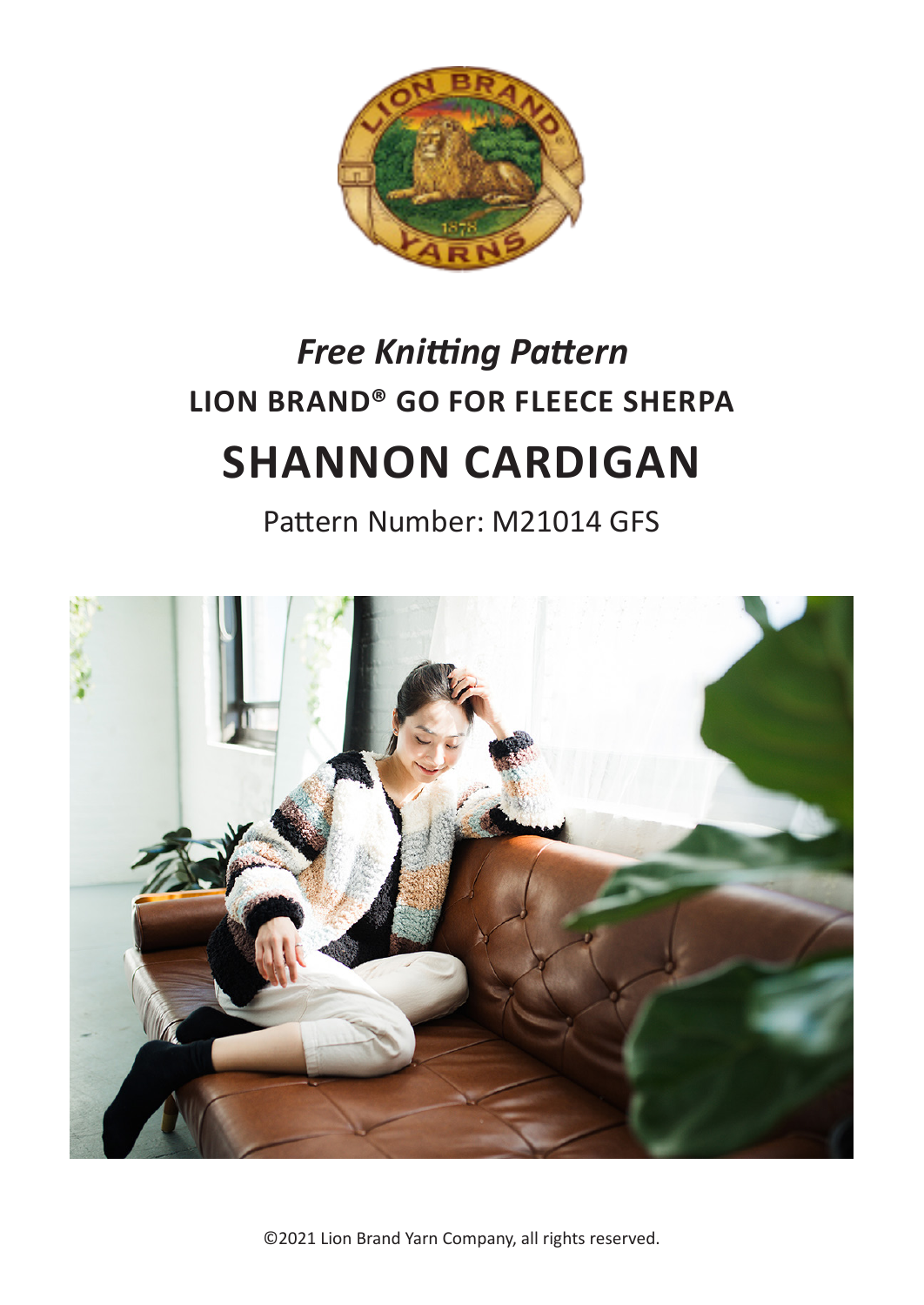# **SKILL LEVEL –** EASY

# **SIZES**

S (M, L, 1X, 2X, 3X)

**Finished Bust** About 41 (44 1/2, 49, 53, 57 1/2, 61) in. (104 (113, 124.5, 134.5, 146, 155) cm)

**Finished Length** About 22 1/2 (23, 24, 24, 24 1/2, 25) in. (57 (58.5, 61, 61, 62, 63.5) cm)

**Note:** Pattern is written for smallest size with changes for larger sizes in parentheses. When only one number is given, it applies to all sizes. To follow pattern more easily, circle all numbers pertaining to your size before beginning.

## **MATERIALS**

• LION BRAND® GO FOR FLEECE SHERPA (Art. #937) #098 Cream 1 (1, 2, 2, 2, 2) ball(s) (A) #158 Honey 1 (1, 2, 2, 2, 2) ball(s) (B) #124 Clay 1 (1, 2, 2, 2, 2) ball(s) (C) #150 Pearl Grey 1 (1, 2, 2, 2, 2) ball(s) (D) #108 Seafoam 1 (1, 2, 2, 2, 2) ball(s) (E) #153 Black 1 (1, 2, 2, 2, 2) ball(s) (F)



- LION BRAND® circular knitting needle size 13 (9 mm), 29 in. (75 cm) long
- LION BRAND® stitch markers
- LION BRAND® stitch holders
- LION BRAND® large-eyed blunt needle

# **GAUGE**

10 sts = about 6 in. (15 cm); 15 rows = about 5 1/4 in. (13.5 cm) in St st (k on RS, p on WS). BE SURE TO CHECK YOUR GAUGE.

# **STITCH EXPLANATIONS**

**M1 (make 1)** An increase worked by lifting the horizontal strand lying between needles and placing it onto the left needle. Knit this new stitch through the back loop  $-1$  st increased.

**ssk (slip, slip, knit)** Slip next 2 sts as if to knit, one at a time, to right needle; insert left needle into fronts of these 2 sts and knit them tog  $-1$  st decreased.

# **NOTES**

- 1. Cardigan is worked in 3 pieces: Body and 2 Sleeves.
- 2. Body is worked back and forth in rows from lower edge upwards. Piece is divided at armholes then fronts and back are worked separately up to shoulders.
- 3. Sleeves are worked separately and sewn into armholes.
- 4. Yarn color is changed following Stripe Sequences.
- 5. Circular needle is used to accommodate the number of sts. Work back and forth in rows on the circular needle as if working with straight needles.
- 6. When you see work 'even' in the instructions, this means to continue on in the pattern st you have established without changing the st count by increasing, decreasing, or binding off.

For thousands of free patterns, visit our website www.LionBrand.com

To order visit our website www.lionbrand.com or call: (800) 258-YARN (9276) any time!

Copyright ©1998-2021 Lion Brand Yarn Company, all rights reserved. No pattern or other material may be reproduced -- mechanically, electronically, or by any other means, including photocopying - without written permission of Lion Brand Yarn Company.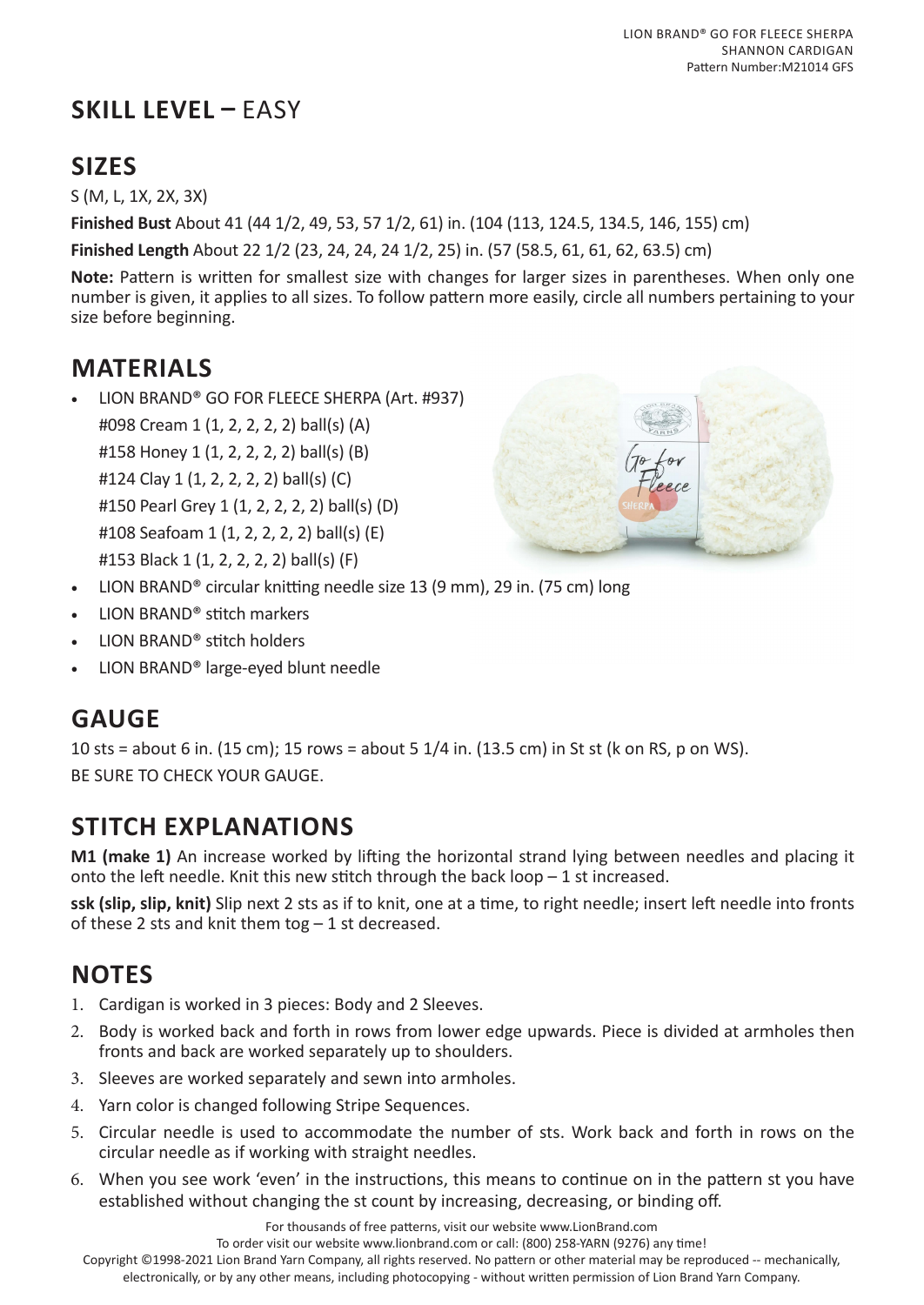# **BODY STRIPE SEQUENCE**

Work \* 10 rows with F, 10 rows with C, 10 rows with E, 10 rows with B, 10 rows with D, and 10 rows with A; rep from \* for Body Stripe Sequence.

# **SLEEVE STRIPE SEQUENCE**

Work \* 4 rows with F, 4 rows with C, 4 rows with E, 4 rows with B, 4 rows with D, and 4 rows with A; rep from \* for Sleeve Stripe Sequence.

# **BODY**

With F, cast on 68 (74, 82, 88, 96, 102) sts.

**Row 1 (RS):** With F, k4 (for front band), place marker (pm), k to last 4 sts, pm, k4 (for front band).

Slip markers as you come to them.

With F, knitting first and last 4 sts, work in St st (k on RS, p on WS) between markers for 9 more rows.

With C, keeping first and last 4 sts in Garter st (k every st of every row), work in St st between markers for 10 rows.

With E, keeping first and last 4 sts in Garter st, work in St st between markers for 10 rows.

With B, keeping first and last 4 sts in Garter st, work in St st between markers for 10 rows.

## *Divide for Armholes*

**Note:** Continue to change yarn color every 10 rows following Body Stripe Sequence as you work..

## *Right Front*

#### *Shape Armhole*

**Row 1 (RS):** K18 (20, 22, 24, 26, 28), place next 32 (34, 38, 40, 44, 46) sts on a holder for back, place last 18 (20, 22, 24, 26, 28) sts on a holder for left front.

**Row 2:** Bind off 2 (2, 2, 3, 3, 3) sts as if to purl, p to last 4 sts, k4 – you will have 16 (18, 20, 21, 23, 25) sts in this row.

**Row 3:** K to last 3 sts, k2tog, k1 – 15 (17, 19, 20, 22, 24) sts.

**Row 4:** P to last 4 sts, k4.

```
Rep Rows 3 and 4 for 1 (1, 2, 2, 3, 4) more time(s) – 14 (16, 17, 18, 19, 20) sts.
```
Keeping 4 sts at front edge in Garter st, work even in St st for 8 (10, 10, 10, 10, 10) more rows.

### *Shape Right Neck*

**Row 1 (RS):** Bind off 5 (6, 6, 7, 7, 8) sts as if to knit, k to end of row – 9 (10, 11, 11, 12, 12) sts. *Row 2:* Purl.

**Row 3 (Decrease Row):** K1, ssk, k to end of row – 8 (9, 10, 10, 11, 11) sts.

**Row 4:** Purl.

Rep Rows 3 and 4 for 3 more times – 5 (6, 7, 7, 8, 8) sts.

Bind off as if to knit.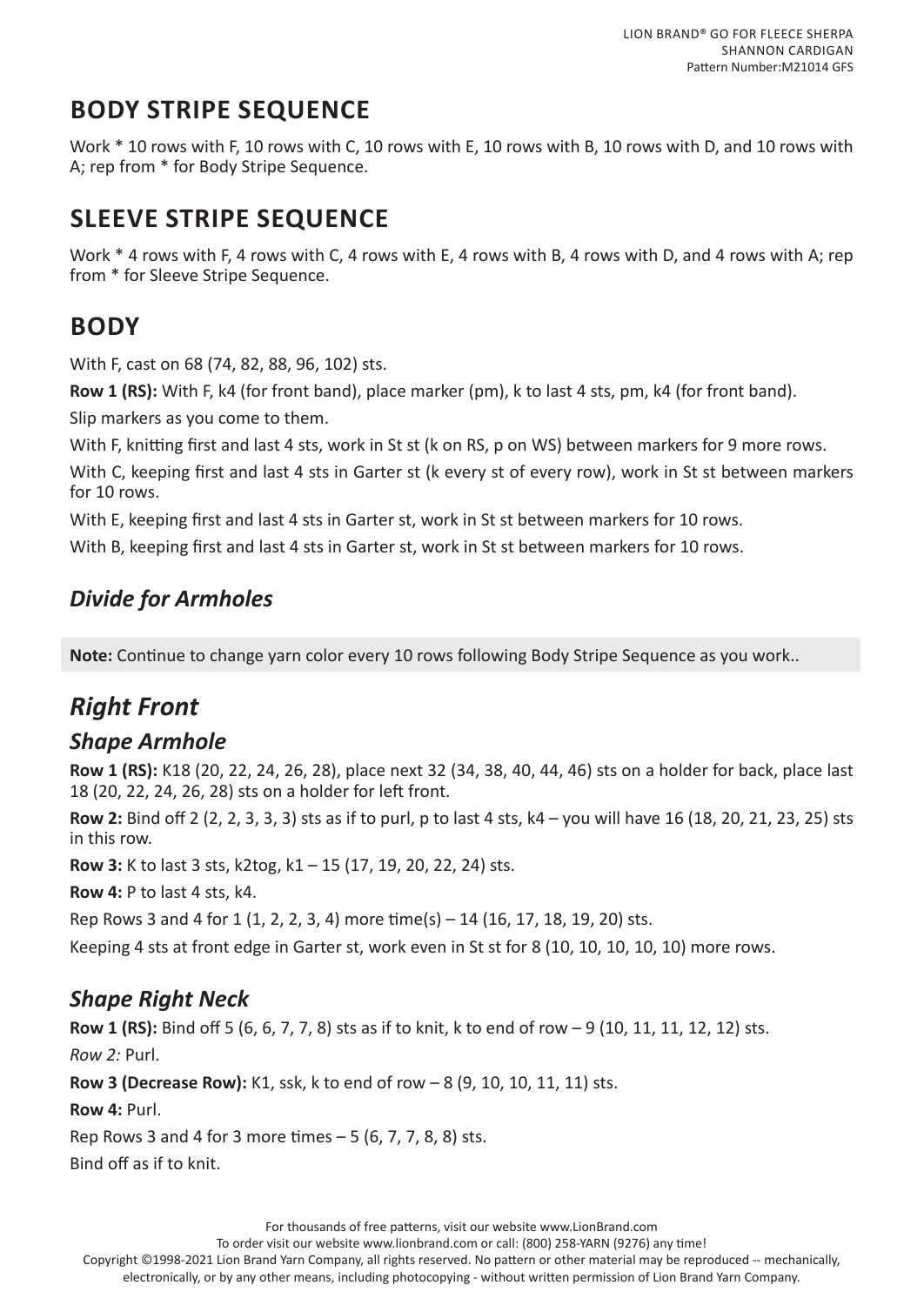## *Back*

Return the 32 (34, 38, 40, 44, 46) back sts from holder to needle so that you are ready to work a RS row.

### *Shape Armholes*

**Row 1 (RS):** Bind off 2 (2, 2, 3, 3, 3) sts, k to end of row – 30 (32, 36, 37, 41, 43) sts. **Row 2:** Bind off 2 (2, 2, 3, 3, 3) sts, p to end of row – 28 (30, 34, 34, 38, 40) sts. **Row 3 (Decrease Row):** K1, ssk, k to last 3 sts, k2tog, k1 – 26 (28, 32, 32, 36, 38) sts. **Row 4: Purl.** Rep Rows 3 and 4 for 1 (1, 2, 2, 3, 4) more time(s) – 24 (26, 28, 28, 30, 30) sts. Work even in St st for 14 (16, 16, 16, 16, 16) rows.

## *Shape Right Back Neck*

**Row 1 (RS):** K6 (7, 8, 8, 9, 9) for right side of neck, place rem 18 (19, 20, 20, 21, 21) sts on a holder for back neck and left side of neck  $-6$  (7, 8, 8, 9, 9) sts.

**Row 2:** Purl.

**Row 3:** K to last 3 sts, k2tog, k1 – 5 (6, 7, 7, 8, 8) sts.

**Row 4:** Purl.

Bind off as if to knit.

### *Shape Left Back Neck*

Return 18 (19, 20, 20, 21, 21) back and left neck sts from holder to needle so that you are ready to work a RS row. **Row 1:** Bind off 12 sts, k to end – 6 (7, 8, 8, 9, 9) sts. **Row 2:** Purl. **Row 3:** K1, ssk, k to end of row – 5 (6, 7, 7, 8, 8) sts. **Row 4:** Purl. Bind off as if to knit.

# *Left Front*

Return the 18 (20, 22, 24, 26, 28) left front sts from holder to needle so that you are ready to work a RS row.

### *Shape Armhole*

**Row 1 (RS):** Bind off 2 (2, 2, 3, 3, 3) sts as if to knit, k to end of row – 16 (18, 20, 21, 23, 25) sts. **Row 2:** K4, p to end of row. **Row 3:** K1, ssk, k to end of row – 15 (17, 19, 20, 22, 24) sts. **Row 4:** K4, p to end of row. Rep Rows 3 and 4 for 1 (1, 2, 2, 3, 4) more time(s) – 14 (16, 17, 18, 19, 20) sts. Keeping 4 sts at front edge in Garter st, work even in St st for 7 (9, 9, 9, 9, 9) more rows.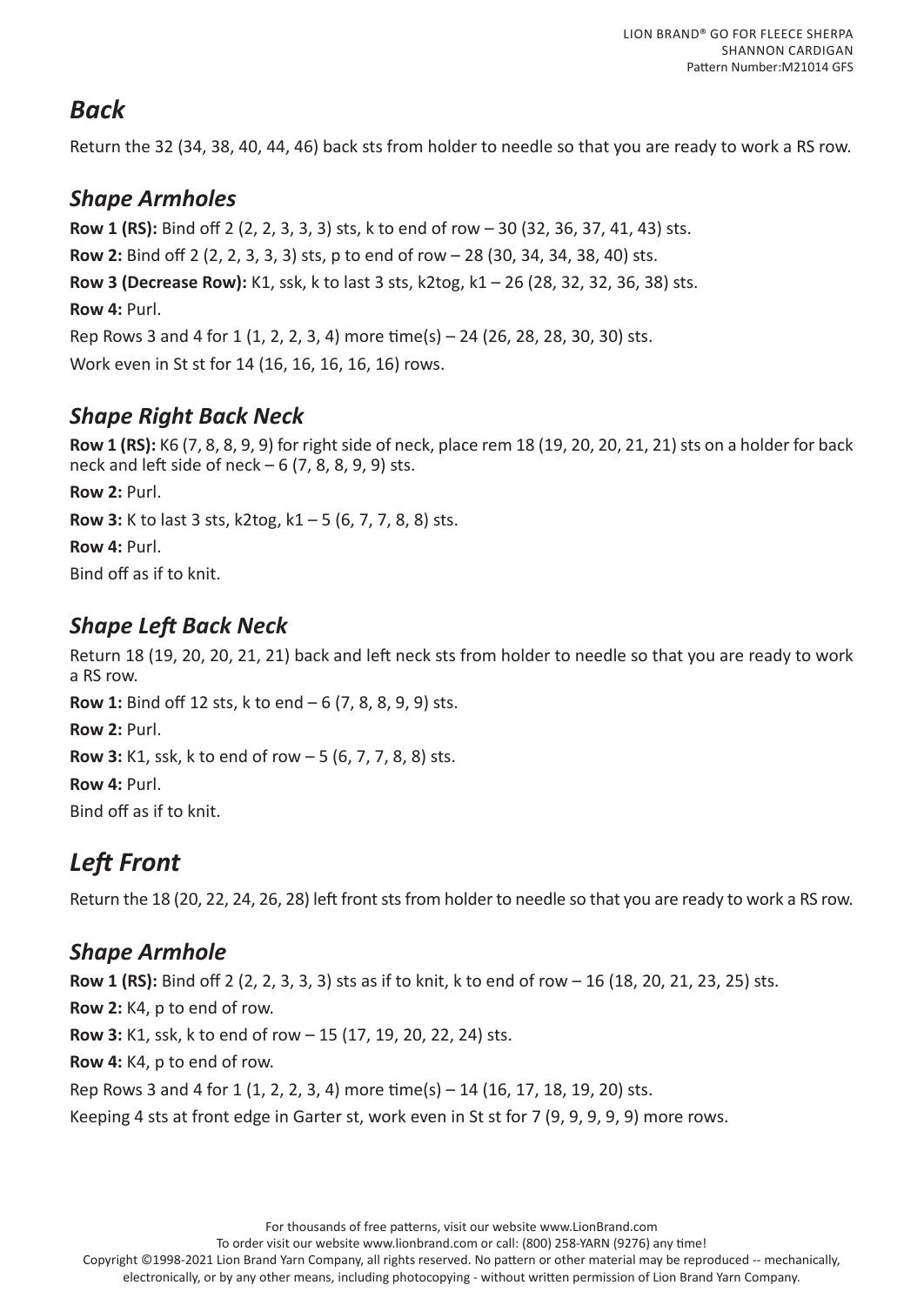#### *Shape Left Neck*

**Row 1 (WS):** Bind off 5 (6, 6, 7, 7, 8) sts as if to knit, p to end of row – 9 (10, 11, 11, 12, 12) sts. **Row 2 (Decrease Row):** K to last 3 sts, k2tog, k1 – 8 (9, 10, 10, 11, 11) sts. **Row 3:** Purl. Rep Rows 3 and 4 for 3 more times – 5 (6, 7, 7, 8, 8) sts. **Next Row:** Knit. **Next Row:** Purl. Bind off as if to knit.

## **SLEEVES (make 2)**

With F, cast on 16 (18, 18, 20, 20, 22) sts. With F, knit 4 rows. With C, beg with a WS (purl), work in St st for 3 (3, 3, 1, 1, 1) rows.

Continue to change yarn color every 4 rows following Sleeve Stripe Sequence.

**Increase Row (RS):** K2, M1, k to last 2 sts, M1, k2 – 18 (20, 20, 22, 22, 24) sts.

Work even in St st for 7 (7, 5, 5, 3, 3) rows.

Rep Increase Row – 20 (22, 22, 24, 24, 26) sts.

Rep last 8 (8, 6, 6, 4, 4) rows for 3 (3, 4, 5, 7, 8) more times – 26 (28, 30, 34, 38, 42) sts.

Work even in St st, continuing to change yarn color following Sleeve Stripe Sequence, until piece measures about 18 in. (45.5 cm) from beg, end with a WS row as the last row you work.

### *Shape Cap*

**Row 1 (RS):** Bind off 2 (2, 2, 3, 3, 3) sts, k to end of row – 24 (26, 28, 31, 35, 39) sts. **Row 2:** Bind off 2 (2, 2, 3, 3, 3) sts, p to end of row – 22 (24, 26, 28, 32, 36) sts. **Row 3 (Decrease Row):** K1, ssk, k to last 3 sts, k2tog, k1 – 20 (22, 24, 26, 30, 34) sts. **Row 4:** Purl. Rep Rows 3 and 4 for 4 (4, 5, 5, 6, 6) more times – 12 (14, 14, 16, 18, 22) sts. **Next 4 Rows:** Bind off 2 (2, 2, 3, 3, 4) sts, work in St st to end of row – 4 (6, 6, 4, 6, 6) sts. Bind off.

## **FINISHING**

Sew shoulder seams.

### *Neck Band*

From RS with A, pick up and k48 sts evenly spaced around neck edge.

**Next Row (WS):** Knit.

Bind off as if to knit.

Sew Sleeve seams, then sew in Sleeves.

Weave in ends.

For thousands of free patterns, visit our website www.LionBrand.com

To order visit our website www.lionbrand.com or call: (800) 258-YARN (9276) any time!

Copyright ©1998-2021 Lion Brand Yarn Company, all rights reserved. No pattern or other material may be reproduced -- mechanically,

electronically, or by any other means, including photocopying - without written permission of Lion Brand Yarn Company.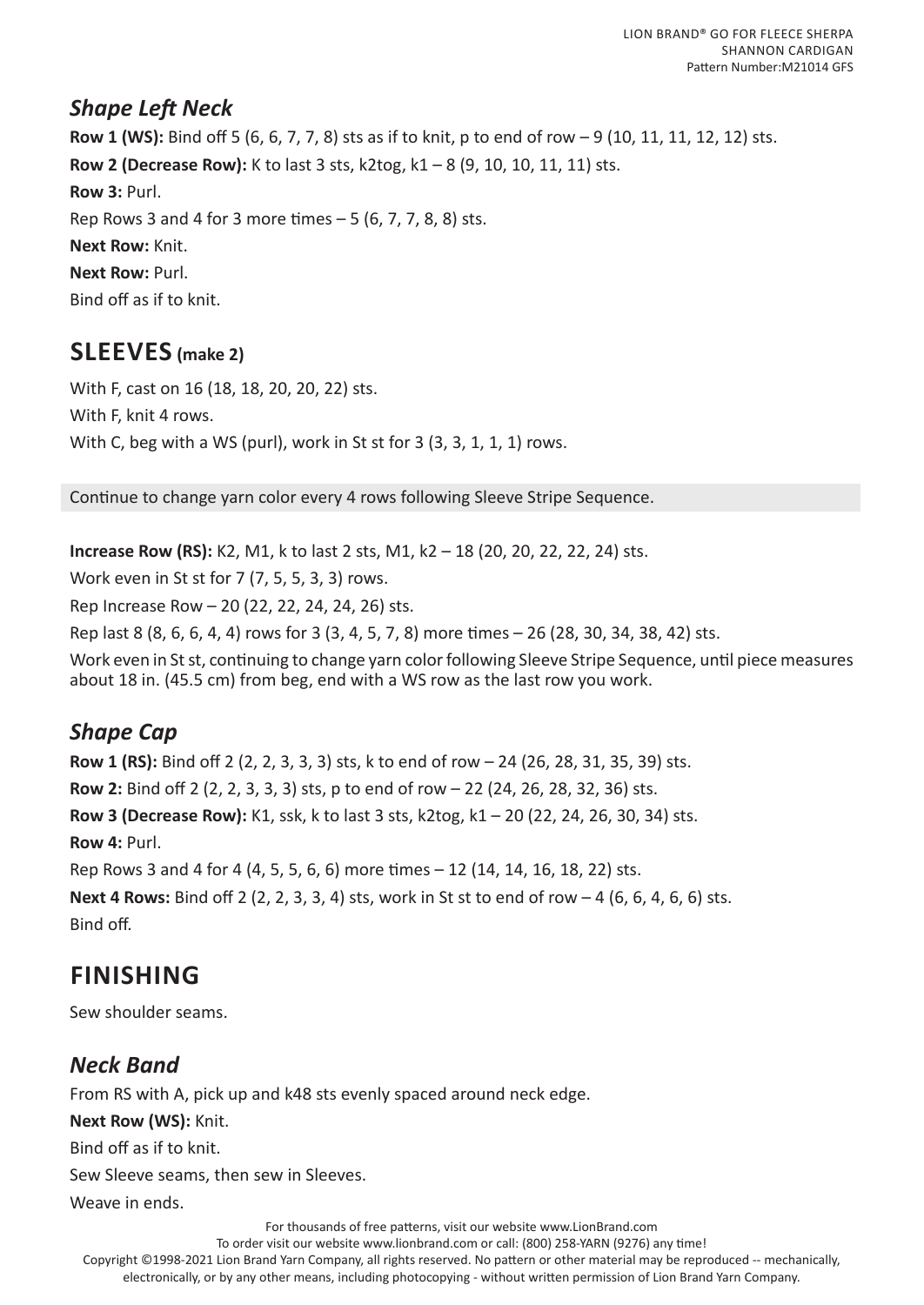## **ABBREVIATIONS**

**beg =** begin(ning) **k =** knit **k2tog =** knit 2 stitches together **p =** purl **rem =** remain(ing) **rep =** repeat **RS =** right side **st(s) =** stitch(es) **St st =** Stockinette stitch **WS =** wrong side

*Every effort has been made to produce accurate and complete instructions. We cannot be responsible for variance of individual knitters or crocheters, human error, or typographical mistakes. ©2021 Lion Brand Yarn Company, all rights reserved.*

For thousands of free patterns, visit our website www.LionBrand.com To order visit our website www.lionbrand.com or call: (800) 258-YARN (9276) any time! Copyright ©1998-2021 Lion Brand Yarn Company, all rights reserved. No pattern or other material may be reproduced -- mechanically, electronically, or by any other means, including photocopying - without written permission of Lion Brand Yarn Company.